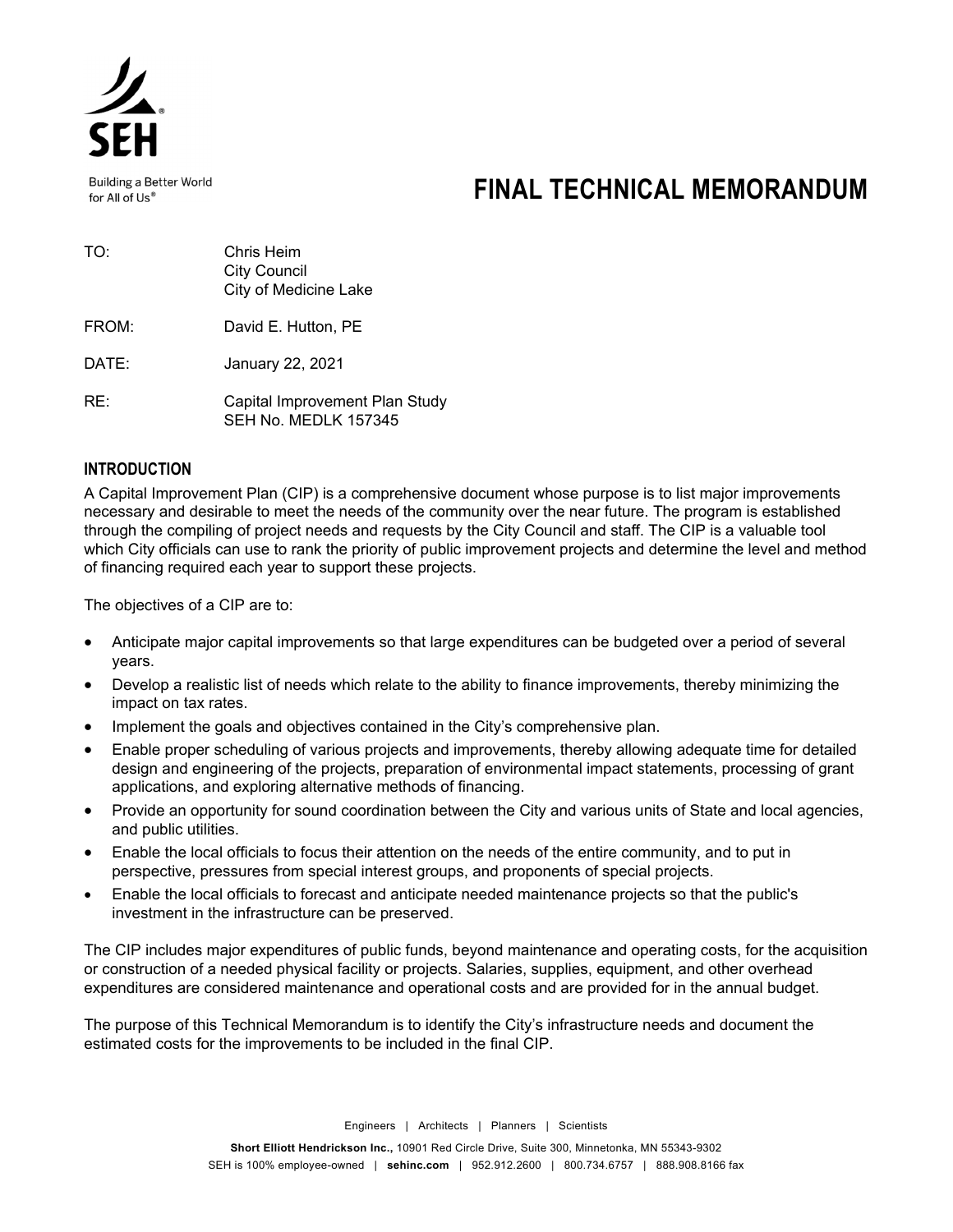Capital Improvement Plan Study January 22, 2021 Page 2

## **BACKGROUND**

The City of Medicine Lake (the City) is nestled in the western suburbs on the large peninsula on Medicine Lake, the second largest lake in the Twin Cities. The population was 371 at the 2010 census and there are 174 housing units according to the Metropolitan Council Housing Assessment (2016 data). The local government is composed of an executive mayor and four city council members and the City's 2021 annual budget is \$574,807. The City's budget includes \$180,000 annually for Maintenance Reserves for future infrastructure improvements.

The City, like most cities, has aging infrastructure. SEH was hired to develop a 5-year CIP. This plan is broken up into two sections – Infrastructure Needs and Costs and Funding Alternatives. The CIP will guide the City in budgeting or seeking funding to complete the improvements over the next 5 years.

## **INFRASTRUCTURE NEEDS ASSESSMENT**

The following is a description of the infrastructure element improvements included in this study and assumptions used to develop the cost estimates. These costs include a 30% contingency and a 25% soft cost factor for LEAF costs (Legal, Engineering, Administrative and Financing), which is typical for a planning level detailed study. A complete summary of all cost estimates is shown in Exhibit 1 in the Appendix.

#### **Street Rehabilitation (See Figure 1)**

- 1. Existing Conditions:
	- a. The roadway system was reconstructed in 1967.
	- b. It has no curbs, gutters, sidewalks, or formal storm sewer system.
	- c. GoodPointe Technology, Inc. performed a detailed pavement surface condition evaluation on 9/25/2019. The road pavements evaluated were: Peninsula Road, Kaiser Road, and Colonial Circle. The following are the results of the evaluation:

| <b>Road Pavement</b>   | <b>Total Survey Length</b> | <b>Weighted Average</b><br><b>Pavement Condition</b><br>Index (PCI) | <b>Pavement Condition</b><br><b>Rating from ASTM</b><br>D6433-07 |
|------------------------|----------------------------|---------------------------------------------------------------------|------------------------------------------------------------------|
| Peninsula Road         | $5,000$ ft                 | 61                                                                  | Fair                                                             |
| Kaiser Road            | $1,313$ ft                 | 83                                                                  | Satisfactory                                                     |
| <b>Colonial Circle</b> | 250 ft $(1)$               | 91                                                                  | Good                                                             |

(1) Including 60 ft cul-de-sac.

- 2. Proposed Improvements:
	- a. Based on the pavement surface condition evaluation results, the rehabilitation of the streets can be completed in two stages: Stage 1 would be Peninsula Road as this street is in worse shape based on the pavement ratings and Stage 2 would be the Kaiser Road and Colonial Circle cul-de-sac. Because of its current condition, Peninsula Road should be rehabilitated sooner than Kaiser Road and Colonial Circle.
	- b. Perform a full depth reclaim (up to 6"), which means the asphalt will be ground up and mixed with the underlying gravel base to establish a new base for new asphalt. This reclaimed material will then be reshaped and recompacted to receive 2" of new asphalt pavement.
	- c. Use reclaimed material to raise 12" from address 215 to 243 Peninsula Road south of Jevne Park. Also, slightly modify the bituminous surface from address 212 to 224 Peninsula Road east of Jevne Park to redirect runoff from the south side of Peninsula Road to the pond in Jevne Park; this modification will allow more runoff to be treated before draining into Medicine Lake (See Figure 4).
	- d. Excavate parking areas 18" deep for base storage and as a base for new parking lots.
	- e. Adjust the sewer manhole casting located within the roadway.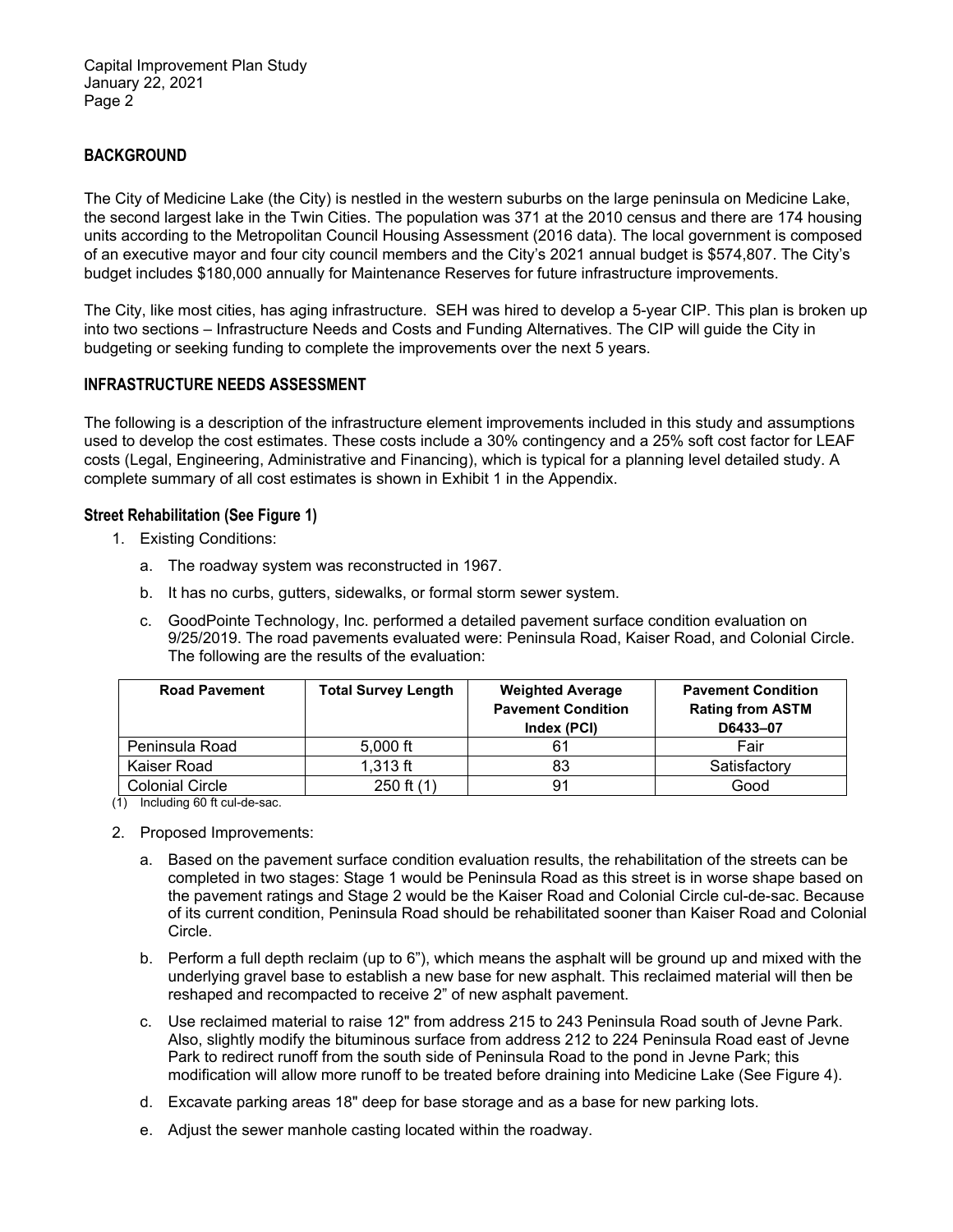- 3. Total cost of the street improvements is \$1,312,000 as outlined in Exhibit 1 as follows:
	- a. Peninsula Road \$1,000,000
	- b. Kaiser Road/Colonial Circle \$312,000

## **Water System (See Figure 2)**

- 1. Existing Conditions:
	- a. The City does not have a municipal water system and all private properties are served by private well systems.
	- b. The City's Fire Department does not have City water. Accordingly, the water necessary to extinguish fires must be hauled in by the City's tanker trucks from a nearby City of Plymouth hydrant.
- 2. Proposed Improvements:
	- a. Install a water system for the entire City. The proposed system begins with a connection to the 8" watermain owned by the City of Plymouth at the intersection of South Shore Drive and Peninsula Drive and closes the loop with a connection to the same pipe west of the intersection (see Figure 2). The estimated total of watermain is 7,700 LF. There are two methods of installation that have been identified:
		- Horizontal Directional Drilling
		- Open Cut
	- b. Because of the large number of connections to the watermain (valves, hydrants, service lines, etc.), both methods of installation show that there will be additional work after installing the watermain itself. However, using the open-cut method during the street rehabilitation project will be more cost effective related to restoration and traffic control costs. A comparative analysis of these two methods is included in Exhibit 2 – Forces and Issues Matrix.
	- c. An open cut watermain would utilize typical Ductile Iron Pipe (DIP) while a directional drilling watermain would utilize plastic pipe such as PVC or HDPE. Both are approved for use by AWWA for public water systems. We would recommend installing a service line and a curb stop to each property line to allow the property owner to connect to the City water service during the watermain installation or in the future. A curb stop valve would be installed at the property line for future use.
	- d. Install 16 hydrants at a maximum 500' spacing to provide adequate fire flow protection for the City.
	- e. Install 16 gate valves strategically placed throughout the systems to allow for isolation of certain portions of the system in the event of watermain breaks or maintenance.
- 3. The estimated cost of the water system improvements as shown on Exhibit 1 are as follows:
	- a. Open cut method: \$1,540,000 (assumes done with streets)
	- b. HDD method: \$2,695,000 (assumes done **without** streets)

#### **Sanitary Sewer (See Figure 3)**

- 1. Existing Conditions:
	- a. The sanitary sewer system consists of 9,914 linear feet of 8″ diameter gravity mainline, 936 linear feet of 6″ diameter force main, 47 manhole structures and a lift station. All of which were installed in 1967.
	- b. Over half of the gravity mainline is in fully developed residential back and side yard easements, adjacent to Medicine Lake while the remainder are in the roadway.
	- c. Based on the information provided by the Metropolitan Council, a significant amount of stormwater inflow and infiltration (I&I) is seeping into the sanitary sewer collections system. There are three potential primary sources of I&I for Medicine Lake: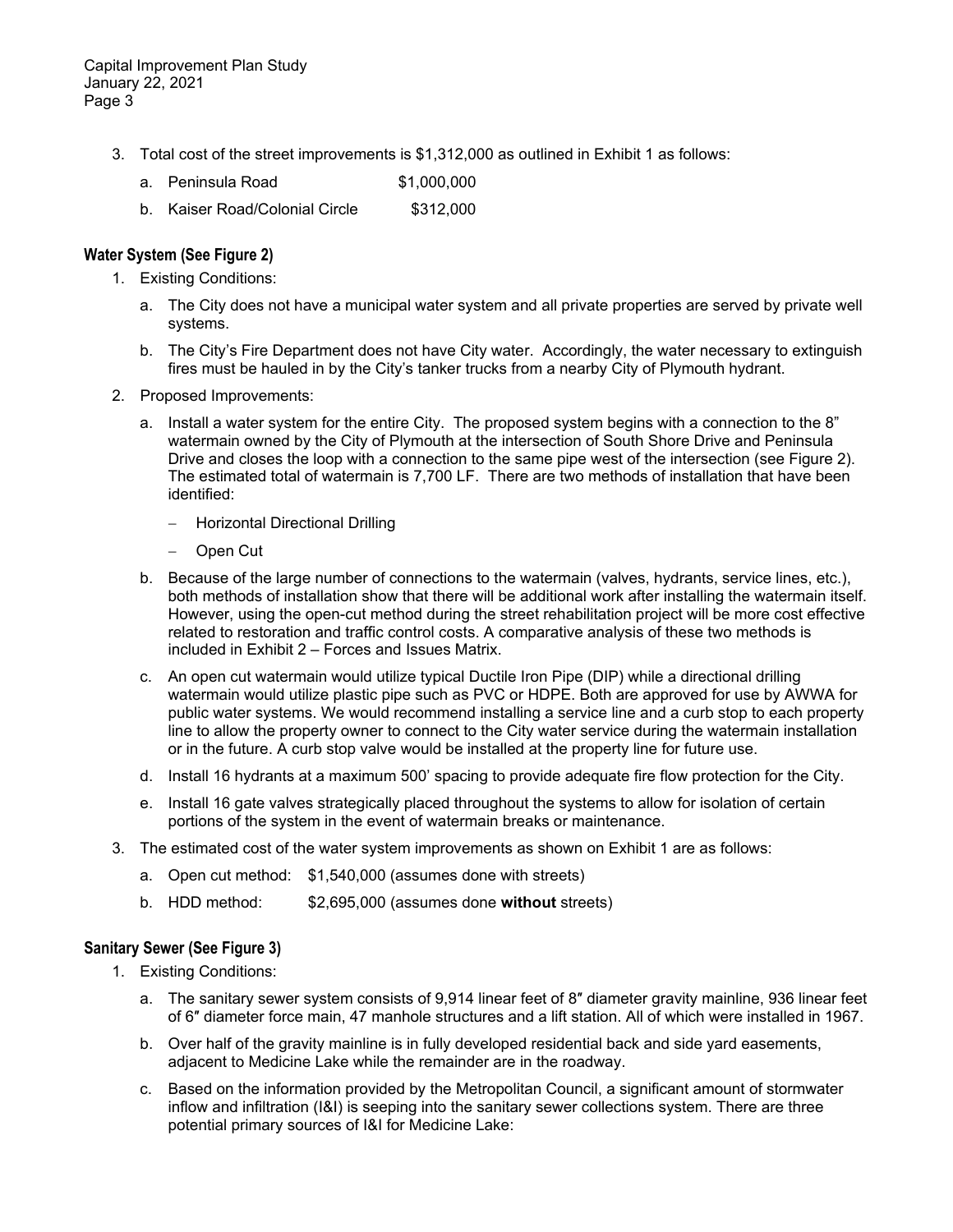Capital Improvement Plan Study January 22, 2021 Page 4

- Gravity main line
- Private sewer laterals
- Manholes
- d. The Gravity mainline was rehabilitated in 2018 using the trenchless method of structural cured-inplace-pipe (CIPP) to reduce I&I.
- 2. Proposed Improvements
	- a. Rehabilitate 133 private sewer laterals from the mainline connection using the trenchless method of structural CIPP to reduce I&I though the connections. For those connections in the back yards, we would suggest a 2-foot lateral liner to get thru the wye. For those connections of the streets, we would suggest a liner out to 5 feet beyond the edge of the pavement or to the right of way to avoid any future excavations into a new roadway for repairs to old laterals. These could all be done as a single project.
	- b. Rehabilitate 47 manhole structures using a geopolymer coating applied to manhole interiors including benches, manhole inverts, and pipe intrusions to reduce I&I. The City should do the manholes in the street with the street projects (21 manholes), but the manholes in the back yards (26 manholes) could be done as a separate project with the laterals
- 3. Total cost of these improvements:
	- a. All laterals: \$798,000
	- b. Manholes lake side: \$208,000
	- c. Manholes street side: \$168,000
- 4. The City should apply for another I&I grant thru the Metropolitan Council for these improvements.

## **Sanitary Sewer Lift Station (See Figure 3)**

- 1. Existing Conditions:
	- a. The City's lift station is a flooded suction type lift station with two self-priming centrifugal pumps. It is 50 years old.
	- b. The lift station and the city sewer main were originally designed to serve a total of 300 homes in the city.
	- c. The lift station is connected to the Metropolitan Council interceptor by a 6" force main.
- 2. Proposed Improvements:
	- a. Replace the two above-ground pumps.
	- b. Repair to the existing wet side and modification to connect to the existing force main and lining of the pipe.
	- c. Replace monitoring equipment.
	- d. This project could be done as a stand-alone project depending on how urgent the repairs are or combined with the street project for Kaiser Road.
	- e. We would recommend the City do a thorough engineering evaluation of the lift station to review all elements – mechanical, electrical, structural and communication (SCADA) – to determine the necessary improvements and recommended type of lift station.
- 3. Total costs of the lift station rehabilitation: \$1,157,000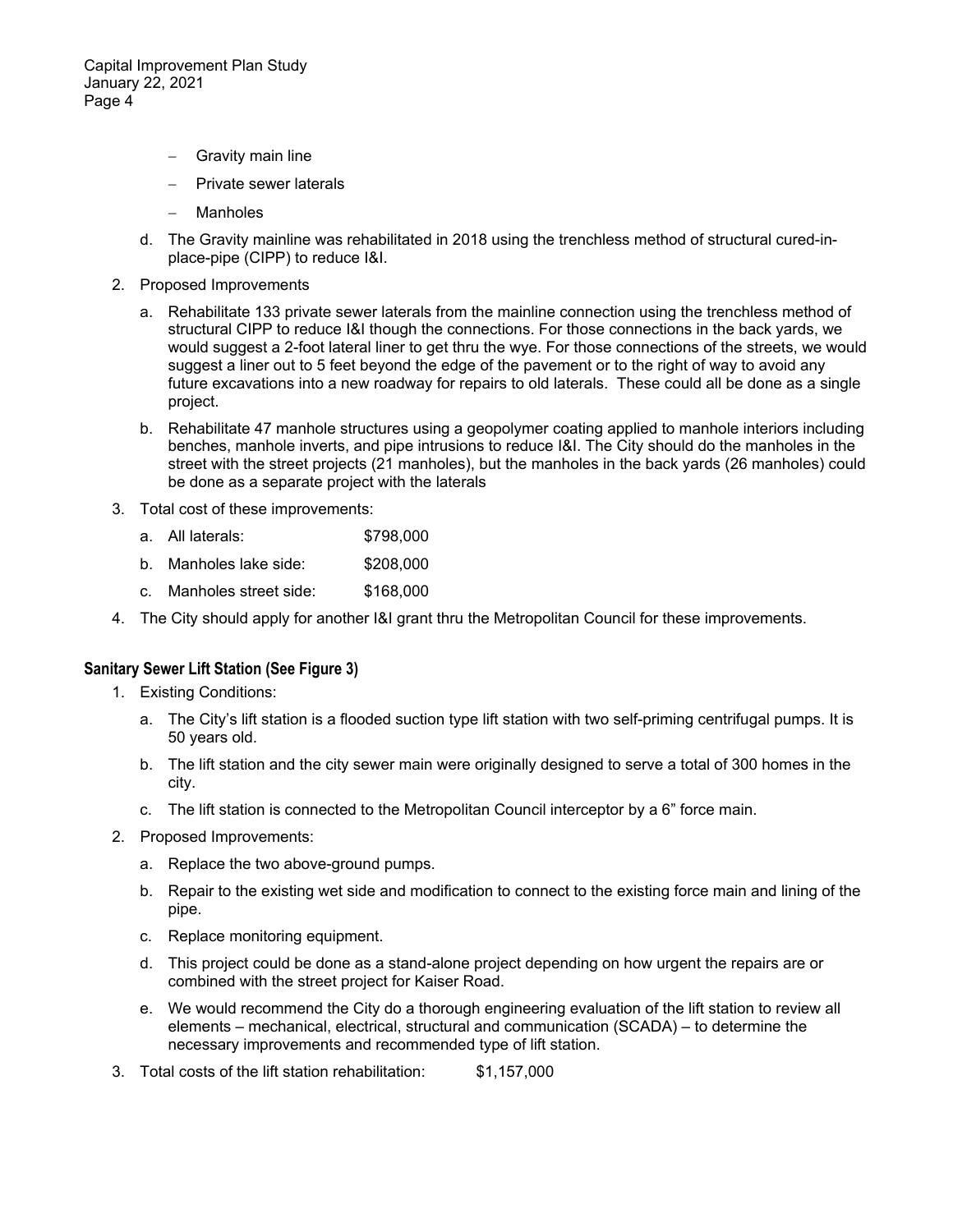## **Storm Sewer (See Figure 4)**

- 1. Existing Conditions:
	- a. Jevne Park is a public park surrounded by Peninsula Road.
	- b. The wetland located in the park receives runoff from the adjacent road and residential areas.
	- c. Water discharges from the wetland area via a 15-inch diameter corrugated metal pipe (CMP) culvert, which carries the water to the ditch on the south side of Peninsula Road. The outlet from the ditch is an 18-inch diameter CMP culvert that discharges into a small channel directly connected to Medicine Lake.
	- d. There are several exiting CMP culverts along the City's street system. Except for the HDPE culverts recently replaced at the southwest side of the park, the culverts are generally in poor condition.
	- e. The City obtained a 2019 grant from the watershed district to do a more comprehensive project involving water quality and quantity improvements and creating additional wildlife habitat but declined to move ahead with the project due to the limited overall benefit to the lake and overall cost/benefit of the project.
- 2. Proposed Improvements:

Most of the proposed improvements will be within the park area, focusing on the existing low area/wetland in the park. These improvements will likely require wetland mitigation.

- a. Increase the Jevne Park flood storage volume area to help improve conditions for smaller, more frequent storm events during which Peninsula Road is temporarily inundated. This improvement is not intended to reduce the 100-year flood elevations influenced by the Lake. This can be accomplished by a small excavation and sediment removal project in the existing wetland.
- b. Replacement of existing culverts in poor condition which cross under the roads during the street rehabilitation projects.
- 3. Total estimate costs of these improvements are \$160,000.

#### **Private Utilities**

- 1. Existing Conditions
	- a. Electricity: Overhead Power is provided by Xcel Energy.
	- b. Natural Gas: Underground natural gas is provided to the City by CenterPoint Energy Company.
	- c. Cable Television and Internet Service: Overhead Power cable and internet service are provided by Comcast, Qwest, landline telephone company, and CenturyLink.
- 2. Proposed Improvements
	- a. The City's Comprehensive plan indicates that they would like to change the overhead utility lines to underground. This work would be done by the private utility companies rather than the City. Some of the poles are owned by Xcel Energy and others owned by CenturyLink, so this would need to be a joint venture.
	- b. We have met with Xcel Energy to determine the costs for doing this work and they are in the process of reviewing their electrical needs to go underground. Burying overhead lines in existing neighborhoods is a complicated task. There are several factors related to this work:
		- The main feed line would need to be buried along the roadway, including any joint use utilities on the poles, such as cable and internet.
		- Main line transformers would need to be located and placed for the underground lines.
		- Service lines would need to be run underground to each house, which is currently overhead. No more than 2 homes could be placed on a service line along the property lines to avoid easements. Transformer sizes would vary based on size of home and distance away from main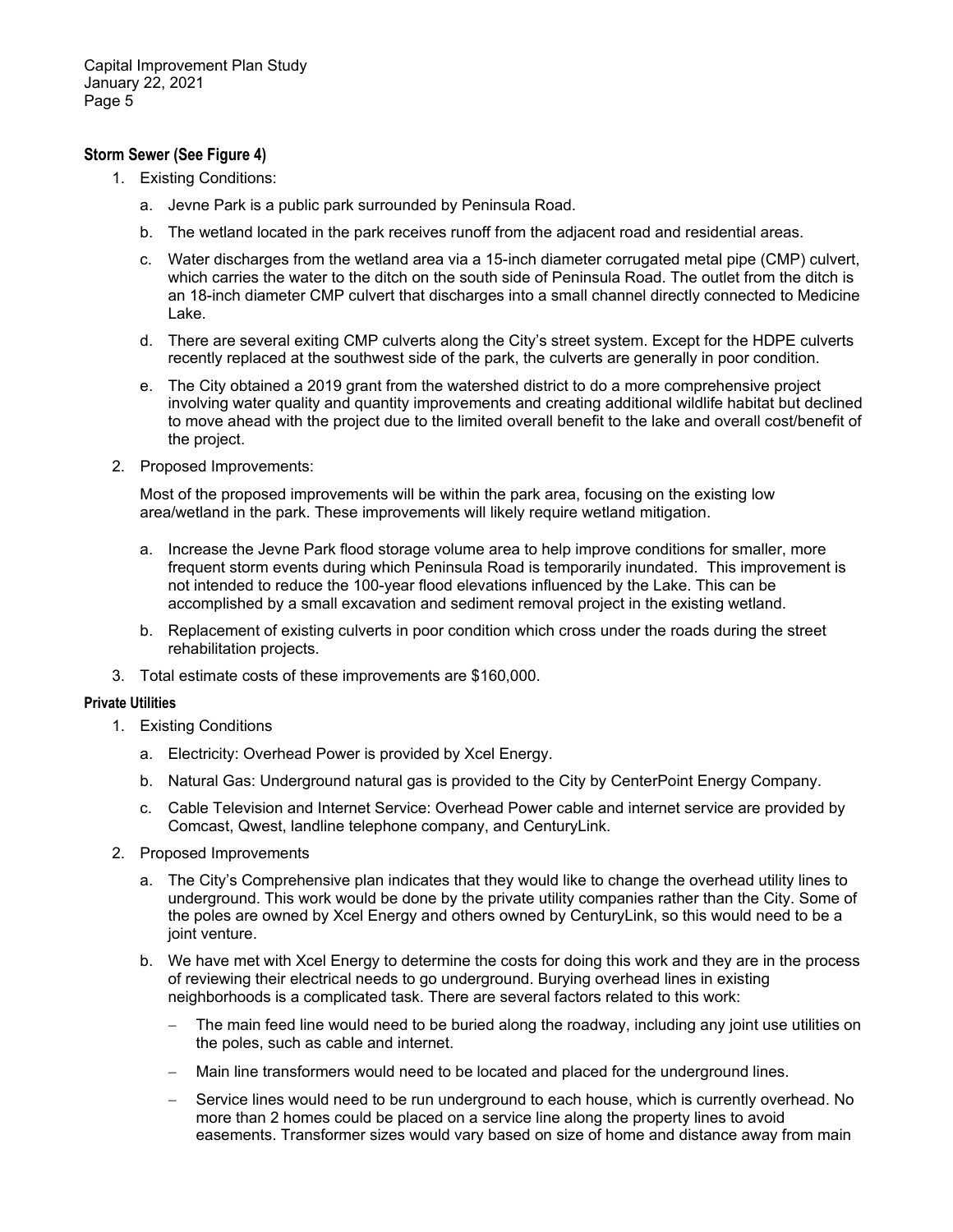line. Property owners would need to hire a private electrician to convert their meter from overhead feed to underground feed to avoid a pole near their house.

- c. We will continue to work with Xcel to obtain ballpark cost estimates for this improvement. Preliminarily, they have indicated it would be \$700,000 to bury their main line along with \$2,000 per lot to bury the services lines. This would total approximately \$1,000,000. To prepare actual cost estimates though, the electrical system would need to be designed by their engineering department, which the City would need to pay for up front to accomplish. The cost of private electricians to connect each house with a new meter and underground feed is not included in these costs.
- d. This project would be different than the others in that Xcel does the work, not a city contractor. The City simply reimburses Xcel for their work. The best time to have them do their work is during the street project.
- e. The City should continue discussions with Xcel and the other utility companies on the poles to determine if you want to continue to pursue undergrounding the overhead lines.

## **FUNDING ALTERNATIVES**

Cities have several ways to finance public improvement projects, such as taxes, reserves, loans or grants and other State or Federal programs. In Exhibit 3 in the Appendix, we have provided a list of available funding opportunities and grant/loan programs. Unfortunately, due to the median income of the City and its location in the 7 County Metropolitan area, the availability of grant or loans to the City is relatively small.

- 1. Historically, the City has used the following sources of financing public improvements:
	- a. General property taxes.
	- b. Reserves created by property taxes.
	- c. Metropolitan Council I/I grant for sewer lining project.
	- d. Annual budget line items (i.e. property taxes) to pay for the sewer maintenance and usage. There is no enterprise fund set up so residents to not pay for sewage via a monthly utility bill.
- 2. The City is looking to borrow money to use to finance the infrastructure needs outlined in this report. There are two primary methods to do this:
	- a. Borrow money directly with GO Bonds and pay them back over time with property taxes. This is a way to leverage the funds for the projects ahead of time and pay back with interest over time There would probably need to be an increase in property taxes to pay the debt service depending on the amount of the bond and payback time frame.
	- b. Utilize State bonding. This would require the City get included in the bi-annual state bonding request and compete with other projects in the state for legislative approval. The City would need to work with their local legislatures to advance their project in the next round of bonding in 2022.
- 3. In addition to bonding programs, there are State Statutes that allow cities in Minnesota to use the following revenue sources:
	- a. Enterprise funds, which are supported by direct charges to consumers. Examples of this would be to set up a Sewer or Water Utility to issue monthly bills based on usage. Currently, the City is not doing this for the existing sewer service being provided. Once a water system is installed and homes are connected and metered for use, the City may want to consider initiating sewer and water utilities and enterprise funds.
	- b. Special Assessments, which is basically a direct charge to properties for all or part of the cost of the improvements being constructed. Most cities do not charge 100% of the project using special assessments, but rather a cost share between special assessments and property taxes. It is a way to leverage more money by using Special Assessment bonds rather than GO bonds. The City has indicated they are not in favor of using this option.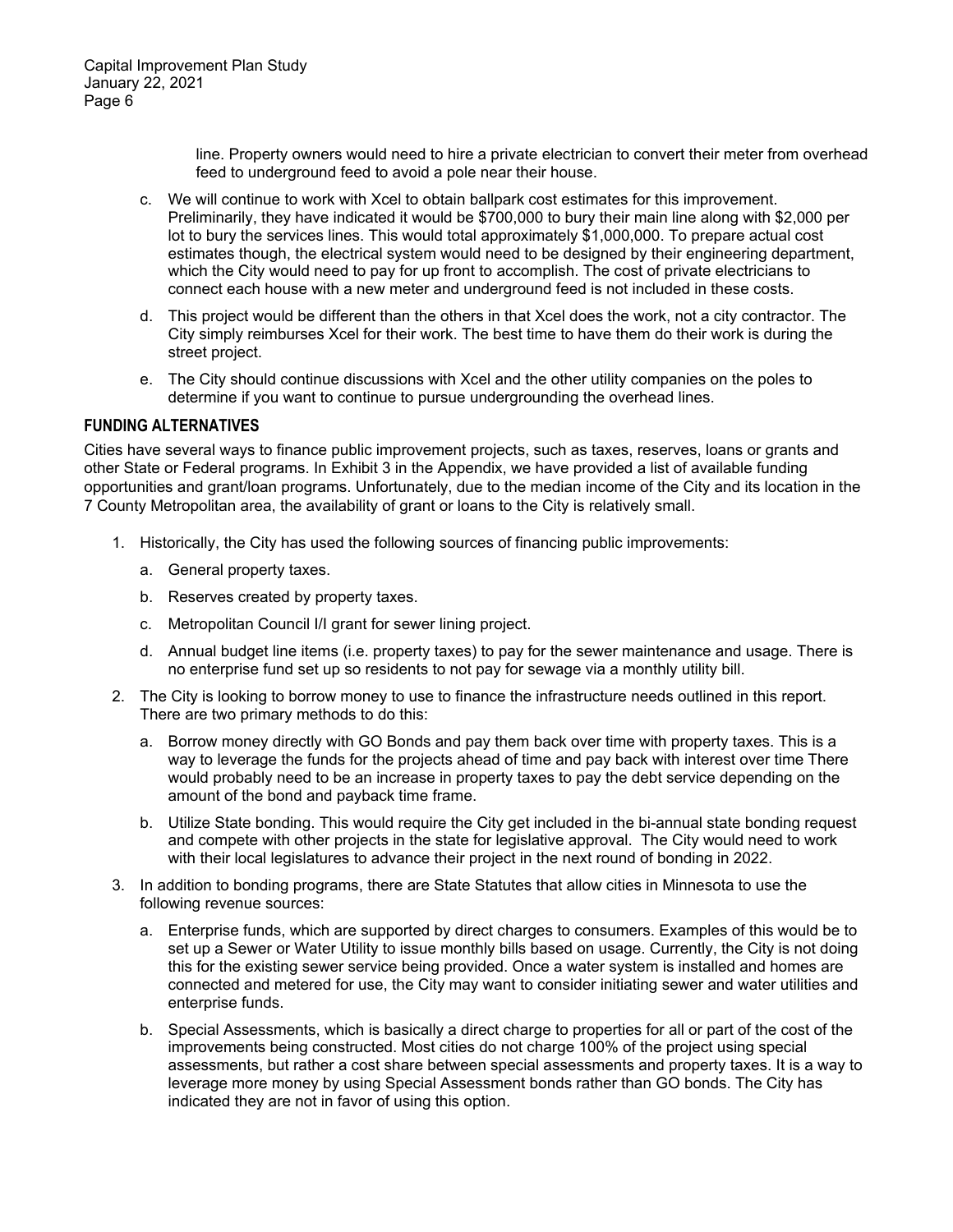- c. Storm Water utilities, which can be used by cities to help fund construction and maintenance of storm water management facilities and activities. This is a broad statute and not only includes storm pipes and culverts, but drainage ditches, ponds, wetlands and even street sweeping and other storm maintenance activities.
- d. Franchise fees levied against private utilities (i.e. Xcel, Century Link, Comcast, etc.). Cities can levy a fee to the private utilities which can then be used to help finance projects. The City council has indicated they are not in favor of this option.

The City has determined that they do not want to use any of these funding options for these improvements at this time.

# **POTENTIAL PHASING**

We have studied improvements for public and private utilities. We recommend completing most of the suggested improvements at the same time as the street rehabilitation projects to avoid duplicating work related to street restoration and traffic control.

It is also prudent to tackle any stand-alone projects as the need arises. A prime example of this is the lift station rehabilitation project. Based on the condition of the lift station, this is a high priority project for the City. Another example is the lateral lining project to reduce I&I, as a project that can be completed as a separate project. Based on that, we are proposing the following phasing for the improvements, as follows:

- Phase 1 2021 construction Lift Station rehabilitation project.
- Phase 2 2022 Lateral and manhole lining project (backyards only). The City should pursue I & I grants from Metropolitan Council for this project.
- Phase 3 2023 Peninsula Road which includes, all street repair, any storm needs, any manhole rehabilitation in the roadway and the watermain in Peninsula Road as a comprehensive street and utility project.
- Phase 4 2025 (at the earliest) This phase will include rehabilitation of Kaiser Road and Colonial Circle, improvements of utilities located in the vicinity of these two streets, including watermain, storm culverts and manholes. As an alternative, if the City desires watermain to be installed in the entire City at the same time the watermain portion of this project could be done with Phase 3, either by open cut and patch the street trenches or directional drilling. This would allow the City to monitor the pavement deterioration and extend its' life before spending the funds to rehabilitate the streets.

The grand total of all phases is \$5,343,000. Please refer to Exhibit 1 for a complete summary of the cost estimates and phasing plan. The purpose of dividing up the projects and spreading them over time is develop a funding and financing plan to what the City and its's residents can afford.

The cost estimates associated with private utility improvements are not included in the previous grand total nor in any of the phasing. The ballpark cost estimate for these improvements as provided by Xcel Energy is \$700,000 plus \$2,000 each per service connection. In addition to these costs, each homeowner will have individual costs to hire a private electrician to install a new meter and convert their service to an underground feed. There may be some benefit to the City helping to coordinate this effort and getting bids to do multiple properties at once to obtain savings. If the City desires these improvements, they would be done with the street projects in close coordination with Xcel Energy.

# **CONCLUSIONS**

This completes Phase 1 of our contract, namely determining the costs necessary to upgrade all of the City's infrastructure needs. Phase 2 is to consult with our financial advisor or a bond counsel to determine the most appropriate method to finance the recommended infrastructure improvements. If local bonds are going to be used, a bond counsel could determine the various options and terms to minimize the overall impact to the City's budget and residential property taxes.